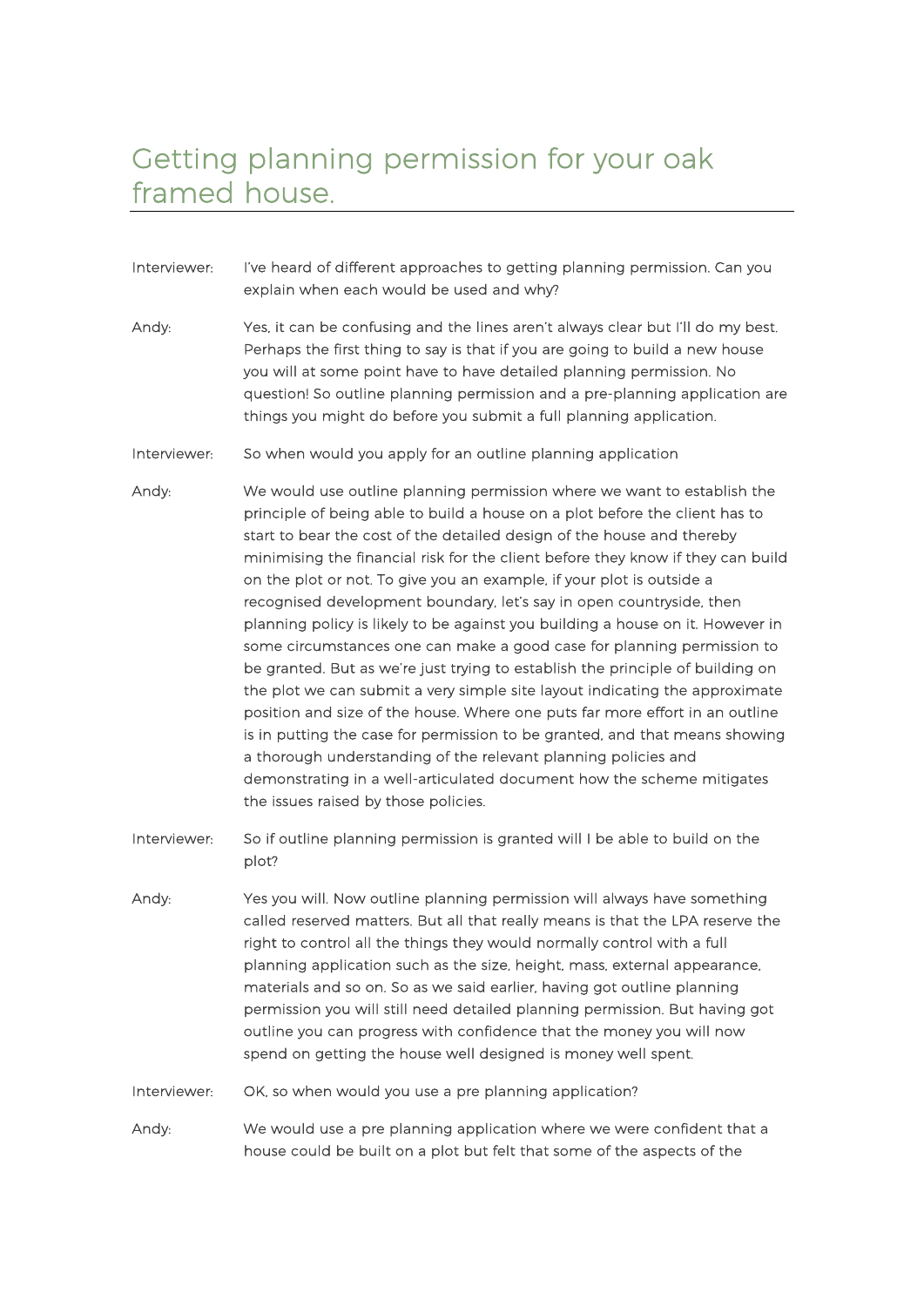design might be contentious. So a pre app can help to ensure that the design submitted with a full planning application addresses any concerns that the planning office might have. I suppose you could say that a pre app is used to draw their fire and allows us to build up sufficient defences in the design to mitigate against issues they raise. So whilst a pre app will cost time and money it is used to make the detailed application a smoother ride and increase the chances of approval first time around.

- Interviewer: Does that mean that on some occasions you might use an outline permission to establish the principle of building on a plot, and then a pre planning application to test the planners response to a specific design and then a detailed planning application?
- Andy: It's rare but yes. It is entirely possible that that would represent the best route for a particular project, minimise financial risk for the client and maximise the chances of getting planning permission.
- Interviewer: So where do planning consultants play a role?
- Andy: Think of a planning consultant as an expert in planning policy. So whilst an architect will have a general knowledge of planning policy a planning consultant will have specific knowledge. So we might use our planning consultant for a specific purpose. A bit like a GP calls on the services of a specific consultant. What the planning consultant will often do is help to make the case for a specific design or scheme where we think that policy is not entirely in its favour. For example if we want to replace an existing house with one that is larger than might readily be allowed under policy.
- Interviewer: I've heard of you talk about sometimes having a specific planning strategy for a scheme. What is a planning strategy?
- Andy: If you have a scheme that is likely to be contentious it may be prudent to establish the planning route that will give you the greatest chance of success. So as well as determining whether we go for outline or pre app before detailed planning there are other types of issues to consider. For example, we had a house where the client wanted to replace an existing house with a new house with a basement. The plot was in green belt and the local planning policy limited the increase in useable floor area of the new house as a percentage of the old house. Had we submitted the first planning application with the basement, it is highly likely that it would have been approved because it would have exceeded that limit. So we got the scheme approved without the basement and then made a second application with a basement. On determining the second application the planners could only refuse if they could demonstrate that the basement would be detrimental to the green belt, which of course they couldn't, so the second scheme was then approved.

Interviewer: So it can be really important to understand planning policy if you're going to be successful in getting planning permission.